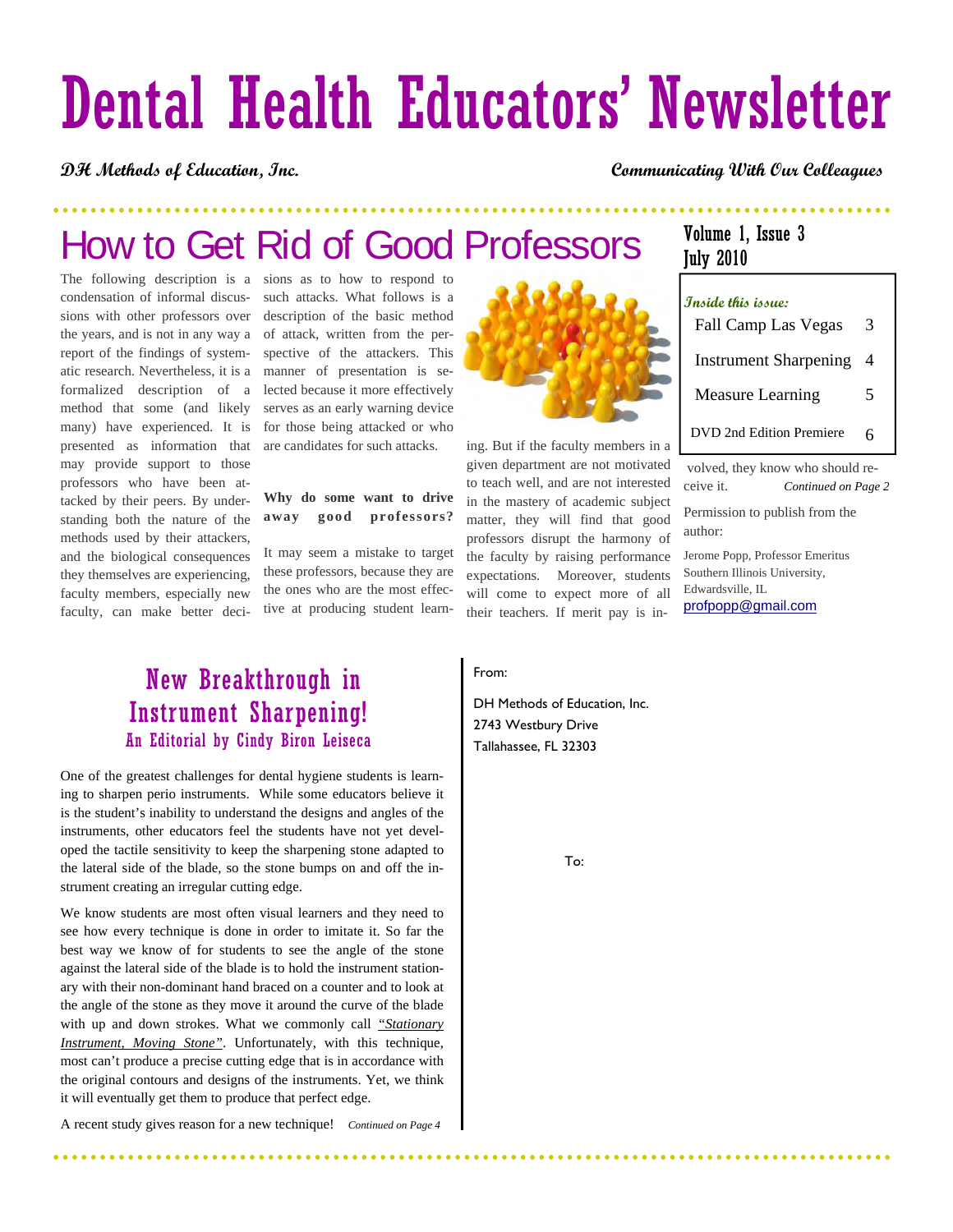#### **Page 2** Dental Health Educators' Newsletter

## *Continued from Page 1:* **How to Get Rid of Good Professors** *by Professor Jerome Popp*

There is the old aphorism that when all is said 4. and done, everyone, in schools at every level, knows the names of the good and poor teachers. This social fact is further highlighted when a teacher is given some award or is publically honored. Some conclude that such institutional facts require that good teachers be removed from the faculty. To accomplish this, it is necessary to form a power group—or to Imagine how activate it, if one already exists.

#### Who are the candidates for **membership in the power group?**

1. Some have spent time and money studying to become professors, but when they begin to teach, they find that they do not like teaching. They do, however, like the money and the small amount of time and effort that seems to be required of them. Besides that, there are summer vacations and sabbaticals. Some are intellectually and physically lazy, but they desire a job that gives them social status.

2. Some faculty members actually try to teach well, but discover that the students do not like them, give them poor evaluations, and avoid them as much as possible. Of course, the students' poor attitudes are to blame for these low evaluations. Such faculty members are excellent candidates because they have an intrinsic dislike of the good teachers; more- What over, they require the protection of the power  $diriving$ group for their own survival.

3. The point of being a professor is to teach well and publish, but some seek other means of holding on to their positions. Look for the professors who have no books in their office. They are not drawn to academic journals and books, because their interests lie elsewhere. In addition, reading takes away from their leisure time, or from their time schmoozing with others as a survival technique.

Some people are in teaching positions for which they are poorly prepared. These are excellent candidates. For example, in some schools of education, there are faculty members who had never taught before they began to teach teachers how to teach. experienced teachers relate to them in graduate courses.

5. Any teachers who are reluctant to join the power group are told they are uncooperative and not team players; this is to be pointed out as often as possible. When they see that they may be targeted, they will seek protection.

6. It is probable that the relevant chairperson or dean will not interfere with the activities of the power group. Management researchers report that in many cases managers feel vulnerable and anxious that some initially small event could turn into a disaster that damages or ends their careers. Administrators who see their positions as solely a matter of local politics, as opposed to those who strongly identify with an academic field, will be reluctant to intervene with the activities of the power group.

is the best method of **driving away good teachers?**

#### *Step One: Target Selection*

Identify professors who are enthusiastic about teaching, have received teaching awards or other kinds of public recognition, those who publish in major academic journals or present papers at respected academic meetings, are widely recognized as good teachers by other faculty and administrators, or are popular with students. Note that those professors who identify with an academic field are not easily influenced by the power group, because they

judge themselves in comparisons with national and international peers. It is possible to use this identification against them.

#### *Step Two: The Dirt Alert*

Be warm and accepting toward targeted colleagues. When they seem to be comfortable with the attackers (or better still, trust them), become more invasive. In discussions, press them as to how they feel about anything, but especially matters relating to teaching and school politics. Show up uninvited at their homes or apartments as this will often provide information about them that they would not mention in a university context. Be especially aware of possible boilerplate criticisms--sexism, racism, elitism, and incorrect ideology.

#### *Step Three: Initiate Whisper Campaign*

Report to other faculty members anything the targeted professor has said about them that can be interpreted as negative or critical. Point out how the target thinks differently about policies than do the other faculty members. The goal is to isolate the target from other faculty by creating feelings of distrust in the target's peers. This prevents the target from correcting the misperceptions that the whisper campaign is creating. Mention how the targeted teachers only care about publishing and not relationships with their colleagues.

#### *Step Four: Bullying*

In public contexts, directly and vehemently challenge anything the target has said or done. It is important that others see that it is not a good idea to come to the target's defense, as that would serve to make them a target themselves. If everything the target says is challenged, the target will eventually become nonresponsive and withdraw from discussions. Especially important is the fact that they do not defend themselves.

 $\frac{1}{2}$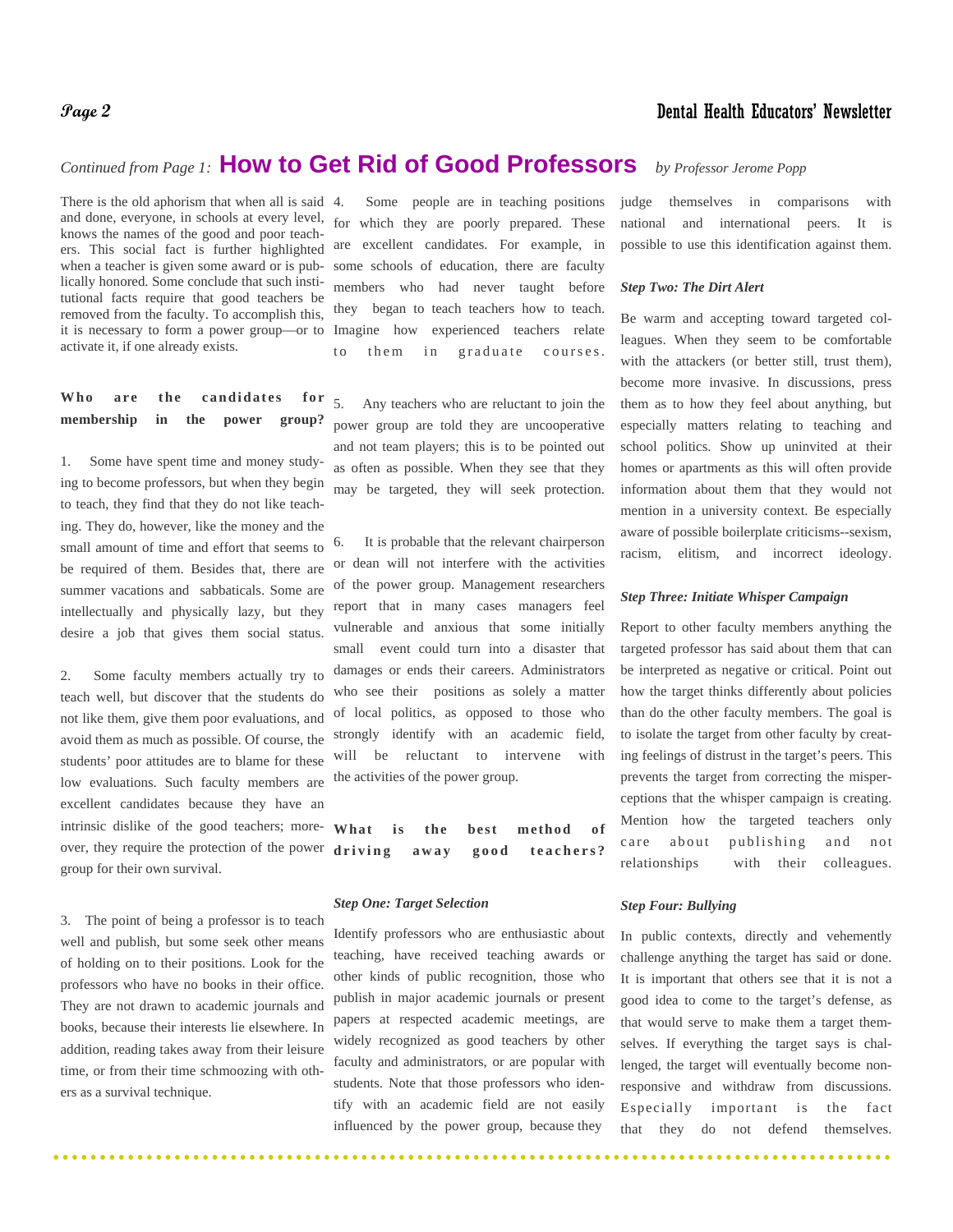#### Volume 1, Issue 3 July 2010 **Page 3**

## *Continued from Page 2*

#### *Step Five: Blame the Victim*

members are shunning them—even if they are The nail that sticks up gets hammered not. The goal is to have the target believe that down. In occasions when bullying is not possible because there is no one else around, take on an "I'm being helpful" demeanor, and inform the target that it is their fault that the other faculty everything would be going smoothly if they would just not be such a know-it-all,

#### *Step Six: Watch for Renegotiation*

When humans and other animals realize they Peter A, Levine's, *Waking the Tiger:* are in danger, they have three options: fight *Healing Trauma* (North Atlantic Books, intelligence, humans suffer a different right or reedom. For a recent discussion of serious attacks rights, see John Searle's, back against their attackers, take flight and escape their attackers, or freeze and endure the attack. For those animals that freeze, nature protects them from pain by putting them into a catatonic state so that in the event that they are seriously injured or killed, they do not feel the pain. This is sometimes referred to as nature's anesthesia. Because they possess reflective consequence of serious attacks. rights,

The energy required to fight or take flight is generated by the adrenalin produced by the realization of the attack. If the only option is to freeze, the energy generated must be absorbed by the body itself. In place of the catatonic state, humans have panic attacks. The mind is sending a message, to the effect, "wake up and do something you are in danger!" But, being frozen, there is nothing that can be done beyond endurance.

Some researchers report that people who experience panic attacks feel that their own body "has let them down" at the very time when they need to be strong and stable. This serves to make the targeted teacher feel even less confident. When experiencing severe panic attacks, some may try to fight back in various feeble ways; this can be used to make them seem more uncooperative, and will further isolate them.

variably make themselves vulnerable by ad- preclinic. Visit: Researchers, such as Peter A. Levine, point out that people who are attacked try to renegotiate their relationships with their attackers. Since they believe that either they have been misunderstood, or that it is their fault that they are being attacked, they hope they can take action to improve their relationships with their colleagues. This effort can be used against them, because in this endeavor, they will inmitting that they regret something, or have done something or the other wrong. These feelings and admissions can be exploited

How to Get Rid of Good Professors: in future attacks, thereby increasing their anxiety to the point that they will resign.

#### **Russian proverb:**

*The tallest blade is first cut by the scythe*.

#### **Chinese proverb**:

#### **American proverb**:

or have such a superior attitude. Good teaching never goes unpunished.

#### **Postscript**

1997), may be helpful to those who have experienced such attacks.

The concept of academic freedom suggests that professors have the right to freedom of inquiry, which is a negative right in that others have the obligation not to interfere with that right or freedom. For a recent discussion of *Making the Social World: The Structure of Human Civilization* (Oxford University Press, 2010). Following Searle's analysis of social institutions, we have to ask: Who has the obligation to protect this right?

Note that the existence of power groups indicates the presence of ineffective or incompetent academic administration.



The textbook you need for students for patient assessment in your Fall 2010

http://thepoint.lww.com/

## Fall Camp Las Vegas



## Nov. 11-14, 2010

- DH Accreditation
- Instrument Sharpening
- TalEval Workshops
- Teaching Methodology
- DA Accreditation
- And More—Details on the website in August



**Computerized Clinic Grading for Dental Assisting and Dental Hygiene** 

Tracks Patient Appointments Objective Grading System Calculates Student Grades Displays Data for Outcomes Assessment Component for Quality Assurance Customizable for Each school's Needs Student self-assessment login Tracks requirements: CPR, HEP www.americassoftware.com 1-800 467-1170

**Free 4 hour seminar (4ceu's) at** 

**Summer, Fall & Winter Camps**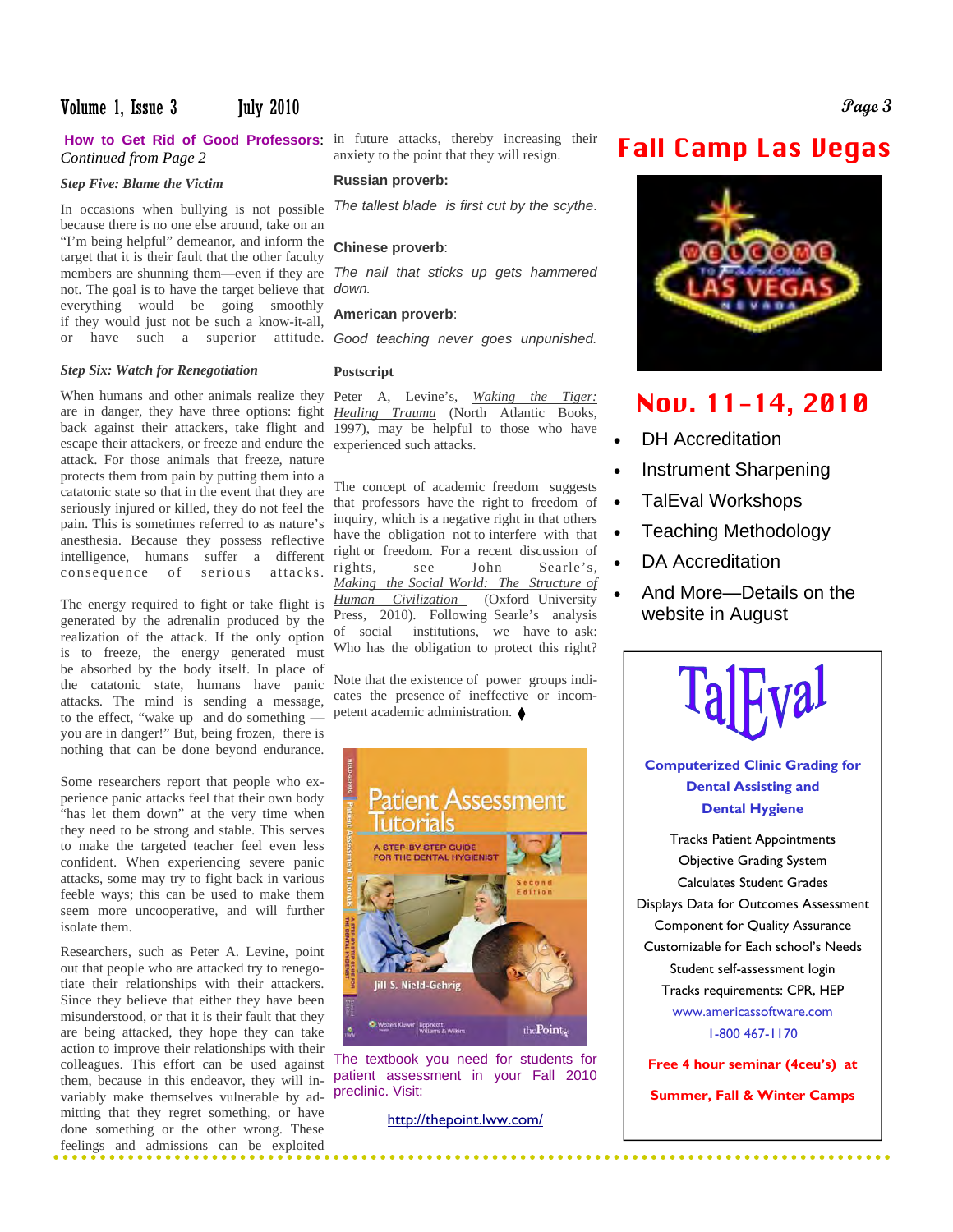#### Sharpening ...*continued from Page 1*

**Drs. Andrade Acevedo RA, Sampaio JEC,**  Shibli JA. described the results of many different methods of sharpening. The sharpening of the instruments in this study was done by experienced clinicians. For the complete article refer to:

#### *J Contemp Dent Pract 2007*

November; (8)7:070-077

#### **Scanning Electron Microscope Assessment of Several Resharpening Techniques on the Cutting Edges of Gracey Curettes**.

The study included 9 groups, each using different sharpening techniques and the Group whose technique produced the most precise cutting edge without wire edges and irregularities was Group 1 *Stationary Stone, Moving instrument*! **Yes, you read that correctly—**that is **NOT** the technique most commonly taught in dental hygiene schools. The most common technique is *Stationary Instrument, Moving Stone* and that technique was used by Group 3 of the study. Group 3 was not producing the perfect cutting edge, in fact, to quote the authors, "(Group 3) produced a high incidence of undefined cutting angles with the formation of bevels or third surfaces".



**Group 3 (Stationary Instrument , Moving Stone) By Permission: Dr. Roberto Andrade Acevedo** 

I too, had been using the Group 3 method most of my years as a full-time practicing hygienist in general dentistry and periodontal offices. After beginning a new position as a hygienist in the office of a prominent and highly respected periodontist, I asked where I might find the sharpening stone in the operatory. I was brought to this huge stone that was a 4x5 inch block, sterilized and in an autoclave bag. I told the periodontist I had to have a small stone to sharpen my instruments. He said, "No you do not. Let me show you how to

sharpen your instruments using a technique that will produce a perfect cutting edge."

It was then and there that I learned "Stationary Stone, Moving Instrument". I actually found it easier to do, but I had already been practicing for 5 years and had great tactile sensitivity and understanding of the contours of the curet blades, so surely I knew it wouldn't have been something I could have mastered as a student.



**Group 1 (Stationary Stone, Moving Instrument ) By Permission: Dr. Roberto Andrade Acevedo** 

The following year I started teaching

part-time in the clinic at a dental hygiene school. I wanted to be calibrated with the other instructors so I left the "Stationary Stone, Moving Instrument" technique at the office. Besides, I knew it would be rather difficult to teach to students.

Now, some twenty-five years later, having read the study and struggling to get students proficient with a technique that may not eventually produce the most perfect cutting edge, it was time for some critical thinking and problem solving to be employed by this educator.

I started thinking about how we could get the students to control the instrument against the stone and have the correct instrument blade to stone angle. So if controlling the instrument requires a fulcrum, they need to fulcrum when they sharpen their instruments. They need a " Fulcrum Controlled Sharpening Technique". And they need a fixture to hold the stone at the correct angle. Eureka! The idea of *The Sharpening Horse* was born. I described what I needed to my husband, Ron, (an engineer) and he drew the specs and got the prototype and patent pending. I presented it to students and faculty alike and it was an instant hit. for both Right and Left Handed clinicians. Everyone could do the new technique immediately. And the result—a perfect cutting edge.





j

Shows Right handed clinician with fulcrum finger on the Fulcrum Beam and lining up instrument face parallel to the floor.

To perform the technique, glide fulcrum finger along Fulcrum Beam as you move from heel to tip/toe along the length of the instrument. So easy to see the adaptation of blade to the stone. No up and down strokes and **No Wire Edges!** For two different cutting edges—one edge is sharpened with the stone toward the clinician, and the other edge is sharpened by turning *The Sharpening Horse* around so the stone is away from the clinician (as shown here). Equally easy to sharpen both sides of a universal curet or paired ends of area specific curets. ——>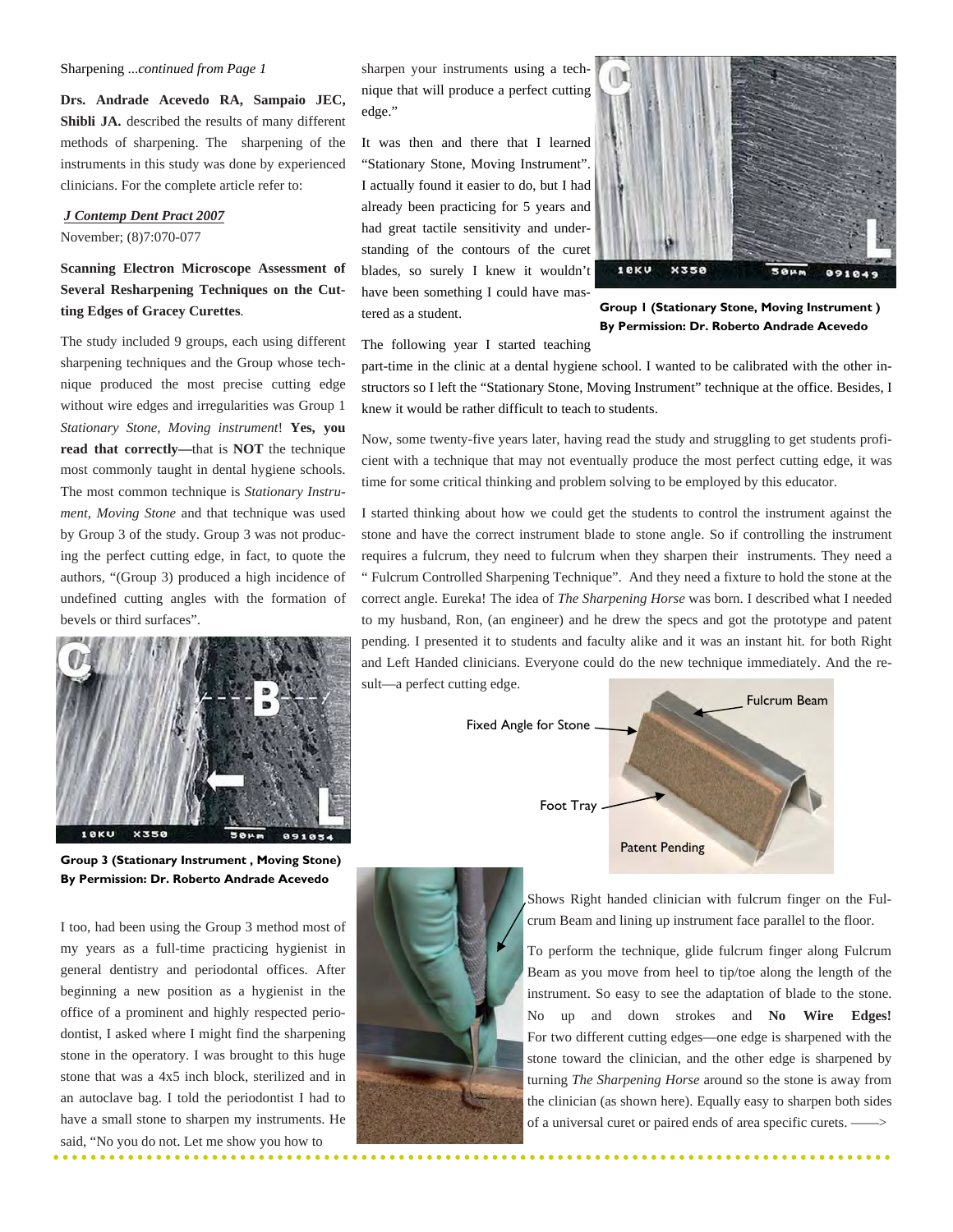

Now available for purchase in a kit that includes:

- The Sharpening Horse
- The latest ceramic bond stone (fine 600 grit),
- Three acrylic test rods
- Step by step directions with pictures
- Video demonstration that can be downloaded to your computer at no additional cost

Retail price for single order of one kit \$74.95 Student Bulk Rate (10 or more kits) \$44.95 each

### **Special Debut of**

#### *The Sharpening Horse*

**Summer Camp Boston** 

**Friday, July 23, 2010** 

10AM-Noon (2 ceu's)

**For only \$50.00** Each course participant gets:

- > The Sharpening Horse Kit
- > Hands on instruction
- > Instructional materials
- > Lunch at Noon

Go to our website to register. This course is limited to 30 participants. www.DHmethEd.com



## **Measure Learning Rather than Satisfaction in Higher Education**

#### **By Ronald E. Flinn and D. Larry Crumbley**

The Teaching, Learning & Curriculum Section of the American Accounting Association has recently published a scholarly monograph with thirteen articles that attack the widespread misuse of student evaluation of teachers (SETs) by administrators. SETs are those anonymous accounting control questionnaires that professors have to hand out to their students each semester. Professors today are hired, fired, rewarded, promoted, tenured, punished, and fired largely based on student satisfaction opinions at the end of each semester about their professor's teaching.

 In the Preface co-editor Ronald Flinn and Larry Crumbley say that professors are no longer in the learning/teaching business, but rather are in the satisfaction business. In an interview, Dr. Crumbley at Louisiana State University says the dysfunctional education system based upon the misguided concept that students are customers has allowed "the inmates to be in charge of the prison." Students are inventory, not customer. You would not allow the cars at the end of a General Motors assembly line to fire a worker. You would have someone check the automobiles to see if the worker is performing his or her task effectively. We need to determine if students are learning, not whether they are satisfied with their grades. This destruction of higher education is caused by legislators for public universities and Boards of Trustees in private universities telling administrators to evaluate the teaching effectiveness of university professors, and they in turn hire the inventory (students) to evaluate (e.g., audit) the professors. While using students in this manner may be an inexpensive and quick way to evaluate professors, this method does not measure learning. In fact, this system has reduced respect for **The DVD for 2nd Year Clinic** professors and the higher education process. Continued on Page 6

Administrators prefer higher SETs scores, which lead to higher grades, higher student retention rates, and more tuition and tax revenues and bigger salaries for administrators. Likewise, even though administrators have sprouted like rabbits and their salaries have skyrocketed, they refuse to do their administrative duty and observe their faculty in the classroom. Instead, they will spend 15 minutes once a year reviewing the ranking of the professors by the student satisfaction evaluations, and then they are off to the golf course or tennis court.

Professors, of course, face the classic prisoners' dilemma each semester. Be tough, grade hard, and you get bad evaluations. If all professors inflate their grades and deflate their coursework, each professor gets slightly higher evaluations. As a result, there is severe grade inflation throughout the U.S. A's are now common as dirt. In the words of Charles Murray, "dumbed down courses, flaky majors and grade inflation have conspired to make the letters B.A. close to meaningless. The light workload alone can make college today a joke." He believes the "demanding professor is close to extinct." A Duke University English professor Cathy Davidson, a former administrator, now allows the students to determine their own grade.

As Robert Haskell says in his article in the monograph, we have had enough research on SETs, because we will never reach a scientific level of certitude. "If the control mechanism is not constrained, this dysfunctional system will continue to endanger the integrity of tenure, promotion, and academic freedom." It is up to administrators to prove this control device is valid, not professors. And they can not show this proof.

Professor Flinn and Crumbley encourages governors and others concerned with the